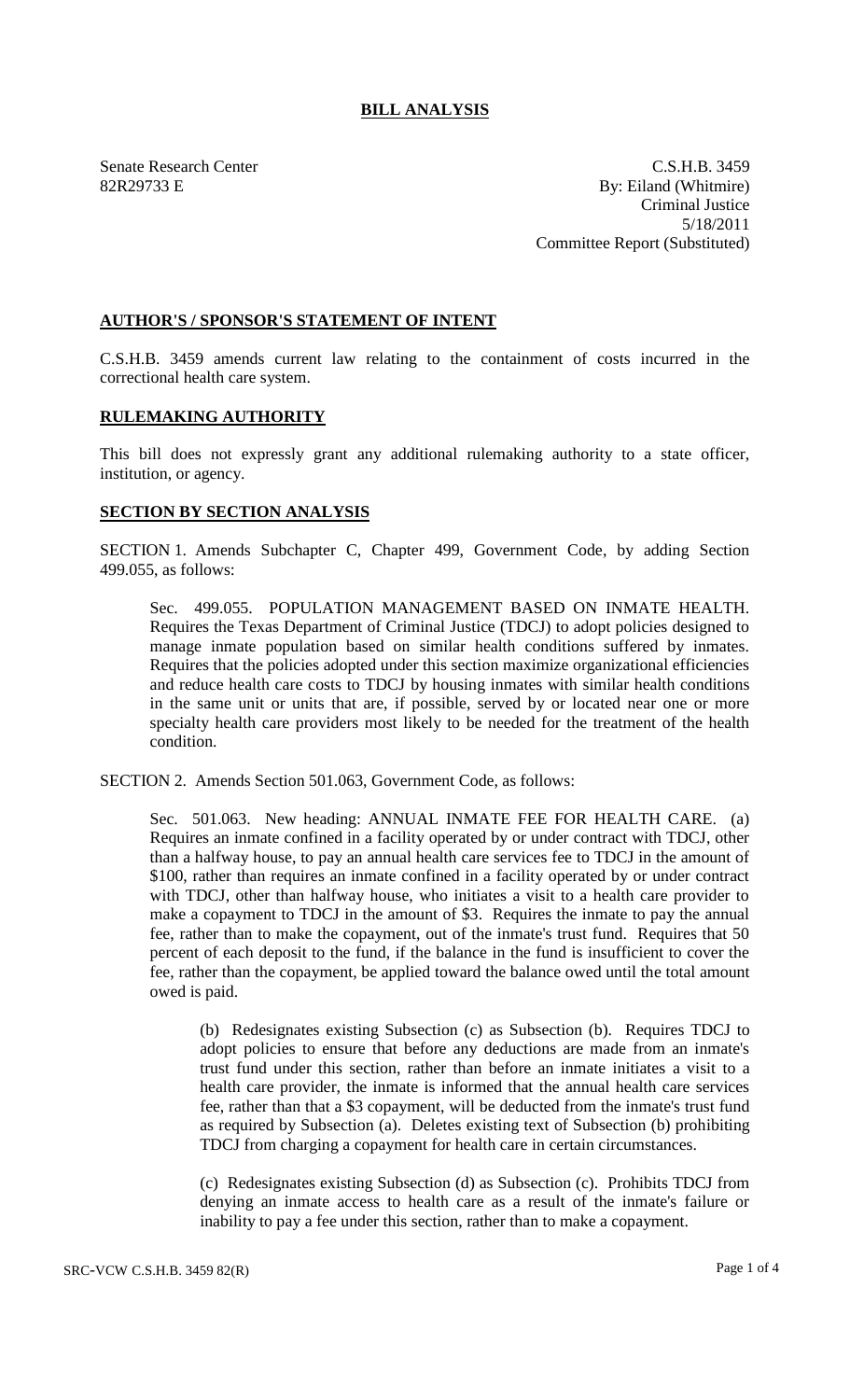(d) Redesignates existing Subsection (e) as Subsection (d). Makes no further changes to this subsection.

SECTION 3. Amends Subchapter B, Chapter 501, Government Code, by adding Section 501.067, as follows:

Sec. 501.067. AVAILABILITY OF CERTAIN MEDICATION. (a) Defines, in this section, "over-the-counter medication."

(b) Requires TDCJ to make over-the-counter medication available for purchase by inmates in each inmate commissary operated by or under contract with TDCJ.

(c) Prohibits TDCJ from denying an inmate access to over-the-counter medications as a result of the inmate's inability to pay for the medication. Requires TDCJ to pay for the cost of over-the-counter medication for inmates who are unable to pay for the medication out of the profits of inmate commissaries operated by or under contract with TDCJ.

(d) Authorizes TDCJ to adopt policies concerning the sale and purchase of overthe-counter medication under this section as necessary to ensure the safety and security of inmates in the custody of, and employees of, TDCJ, including policies concerning the quantities and types of over-the-counter medication that may be sold and purchased under this section.

SECTION 4. Amends Subchapter E, Chapter 501, Government Code, by adding Section 501.1485, as follows:

Sec. 501.1485. CORRECTIONS MEDICATION AIDES. (a) Requires TDCJ, in cooperation with The University of Texas Medical Branch at Galveston and the Texas Tech University Health Sciences Center, to develop and implement a training program for corrections medication aides that uses a curriculum specific to administering medication in a correctional setting.

(b) Requires TDCJ, The University of Texas Medical Branch at Galveston, and the Texas Tech University Health Sciences Center, in developing the curriculum for the training program, to:

(1) consider the content of the curriculum developed by the American Correctional Association for certified corrections nurses; and

(2) modify as appropriate the content of the curriculum developed under Chapter 242 (Convalescent and Nursing Homes and Related Institutions), Health and Safety Code, for medication aides administering medication in convalescent and nursing homes and related institutions to produce content suitable for administering medication in a correctional setting.

(c) Requires TDCJ to submit an application for the approval of a training program developed under this section, including the curriculum, to the Department of Aging and Disability Services (DADS) in the manner established by the executive commissioner of the Health and Human Services Commission (executive commissioner; HHSC) under Section 161.082, Human Resources Code.

SECTION 5. Reenacts Section 251.012, Health and Safety Code, as amended by Chapters 839 (S.B. 1932) and 1280 (H.B. 1831), Acts of the 81st Legislature, Regular Session, 2009, and amends it as follows:

Sec. 251.012. EXEMPTIONS FROM LICENSING REQUIREMENT. Provides that the following facilities are not required to be licensed under this chapter: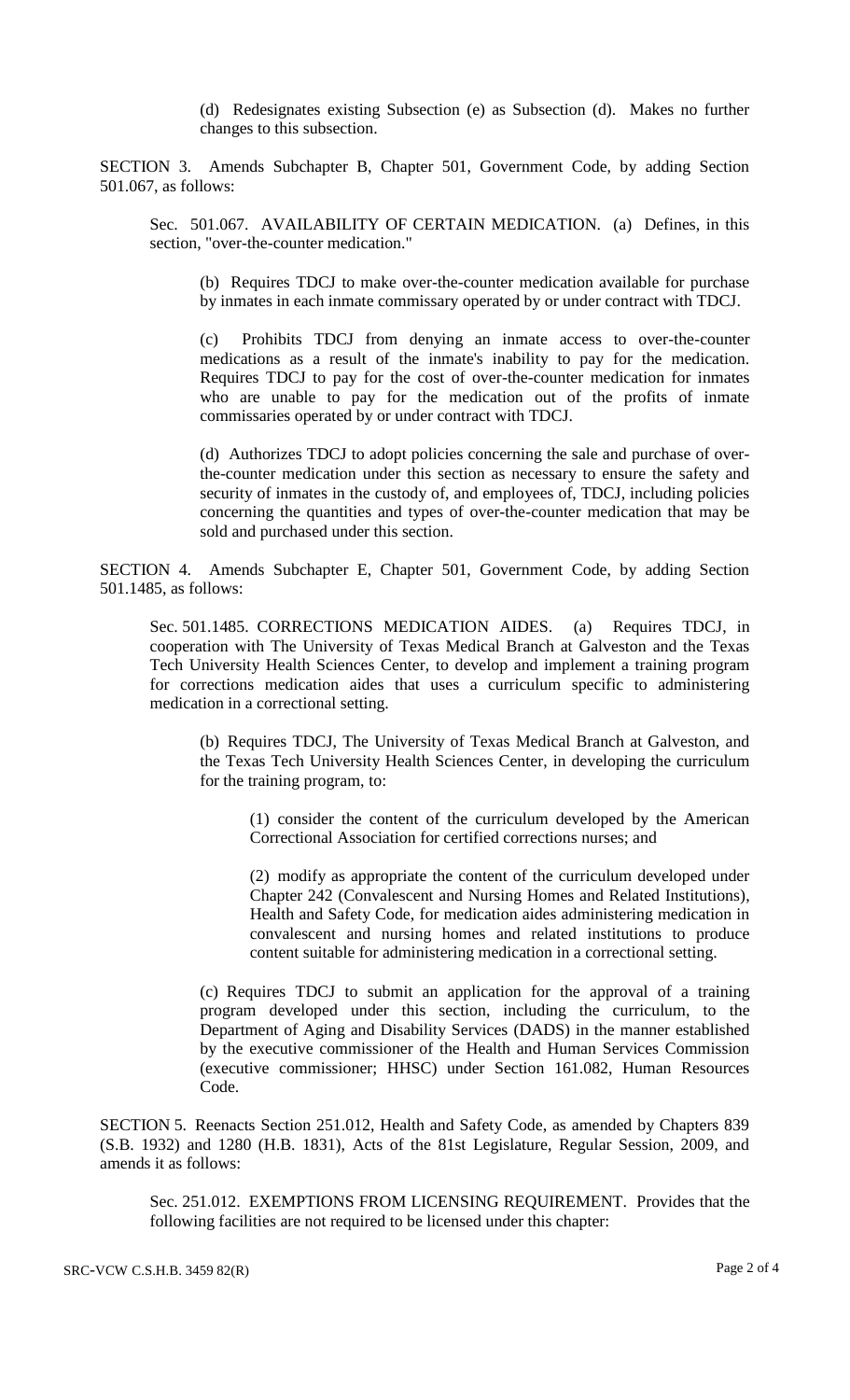(1) a home and community support services agency licensed under Chapter 142 (Home and Community Support Services) with a home dialysis designation;

(2) a hospital licensed under Chapter 241 (Hospitals) that provides dialysis only to individuals receiving inpatient services from the hospital, or outpatient services due to a disaster declared by the governor or a federal disaster declared by the president of the United States occurring in this state or another state during the term of the disaster declaration;

(3) a hospital operated by or on behalf of the state as part of the managed health care provider network established under Chapter 501 (Inmate Welfare), Government Code, that provides dialysis only to individuals receiving inpatient services from the hospital, or outpatient services while serving a term of confinement in a facility operated by or under contract with TDCJ;

(4) an end stage renal disease facility operated by or on behalf of the state as part of the managed health care provider network established under Chapter 501, Government Code, that provides dialysis only to individuals receiving those services while serving a term of confinement in a facility operated by or under contract with TDCJ; or

(5) the office of a physician unless the office is used primarily as an end stage renal disease facility.

Makes nonsubstantive changes.

SECTION 6. Amends Subchapter D, Chapter 161, Human Resources Code, by adding Section 161.082, as follows:

Sec. 161.082. CORRECTIONS MEDICATION AIDES. (a) Requires the executive commissioner to establish:

> (1) minimum standards and procedures for the approval of corrections medication aide training programs, including curricula, developed under Section 501.1485, Government Code;

> (2) minimum requirements for the issuance, denial, renewal, suspension, and revocation of a permit to a corrections medication aide, including the payment of an application or renewal fee in an amount necessary to cover the costs incurred by DADS in administering this section; and

> (3) the acts and practices that are within and outside the scope of a permit issued under this section.

(b) Requires DADS, not later than the 90th day after receipt of an application for approval of a corrections medication aide training program developed under Section 501.1485, Government Code, to:

(1) approve the program, if the program meets the minimum standards and procedures established under Subsection (a)(1); or

(2) provide notice to TDCJ that the program is not approved and include in the notice a description of the actions that are required for the program to be approved.

(c) Requires DADS to issue a permit to or renew the permit of an applicant who meets the minimum requirements established under Subsection (a)(2). Requires DADS to coordinate with TDCJ in the performance of DADS's duties and functions under this subsection.